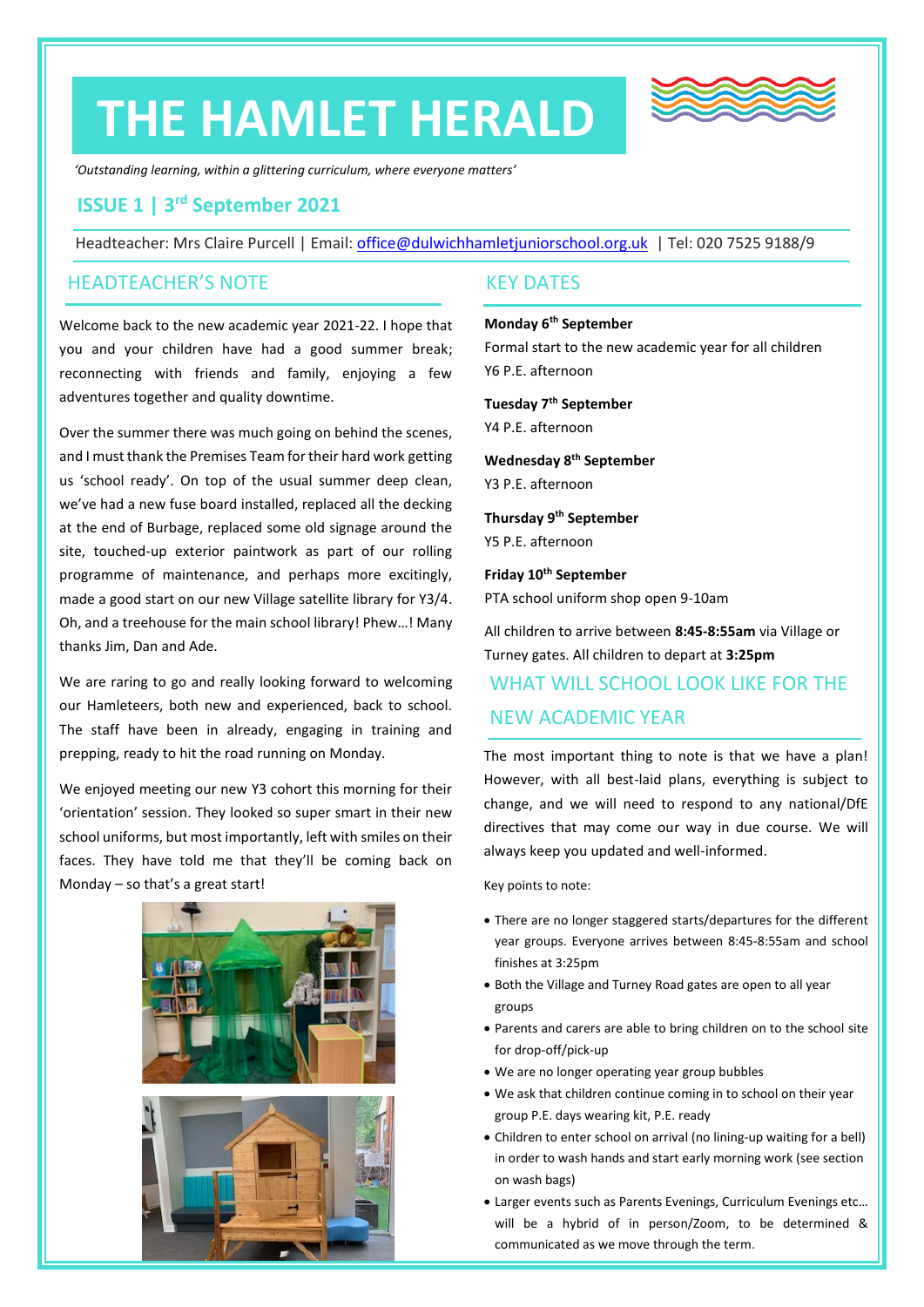We have included our term dates 2021-22 once again for you, but want to draw your attention to a change for the end of the summer term 2022. You may be aware that we have an unusual arrangement for the late May Bank Holiday next year. The Monday has been moved to the end of the week, and an extra Bank Holiday added for the Queen's Platinum Jubilee. Yippee! As such, because this falls within an existing school holiday period, schools are allowed to take an additional day of holiday during the course of the school year.

We have liaised with our friends at DVIS, as our terms dates are coordinated for the next academic year, and agreed that both schools will, therefore, finish for the end of summer 2022 on Thursday 21<sup>st</sup> July.

We are mindful that we are yet to respond to our parents and carers regarding the term dates consultation for 2022-23 involving a possible change to a two-week October half-term. We will communicate the outcome of this to you early in the new academic year.

We would like to take this opportunity, as you may be thinking ahead and planning future breaks, to remind our families that any holidays taken within term time will not be authorised for absence.

## NEW! DHJS RUCKSACKS FOR SEPTEMBER

We are delighted to have launched DHJS rucksacks for the new academic year. The PTA won't be stocking new book bags moving forward, as it has been decided that providing a bag with a space to hold a water bottle is far more practical for the children. The rucksacks can be purchased via our usual school uniform supplier and cost £19.19: [www.yourschooluniform.com](http://www.yourschooluniform.com/)

If you are looking to purchase one

of the new rucksacks, please note that there is a lead-in time of a few weeks. Alternatively, you are welcome to purchase a plain navy rucksack for your child, or continue with their book bag already provided on entry to DHJS for Y4/5/6.



## TERM DATES 2021-22 RE-LAUNCH: WASH BAGS!

Our cleaning regime has always been incredibly robust, and the Premises Team have established systems and routines. At the beginning of last academic year, when handwashing was 'stepped-up', we were shocked to learn that we used a normal terms worth of paper towels in one week alone. We were more shocked at the estimated cost for the year if we maintained this level of usage - approximately £8k!!!

So, putting our creative hats on, we introduced our wash bag system. We therefore invite all children to bring in a **small wash bag,** containing a **hand flannel** (and a **small bottle of hand sanitiser** if they wish) to keep in their classroom, for their personal use only. The children keep these at their desks, use throughout the day at key points as identified by the teacher, and then bring them home to be washed at the end of the week.

We do hope that you will support us in our re-launch. Please name all uniform, P.E. kit, coats and any other items that are brought in to school.

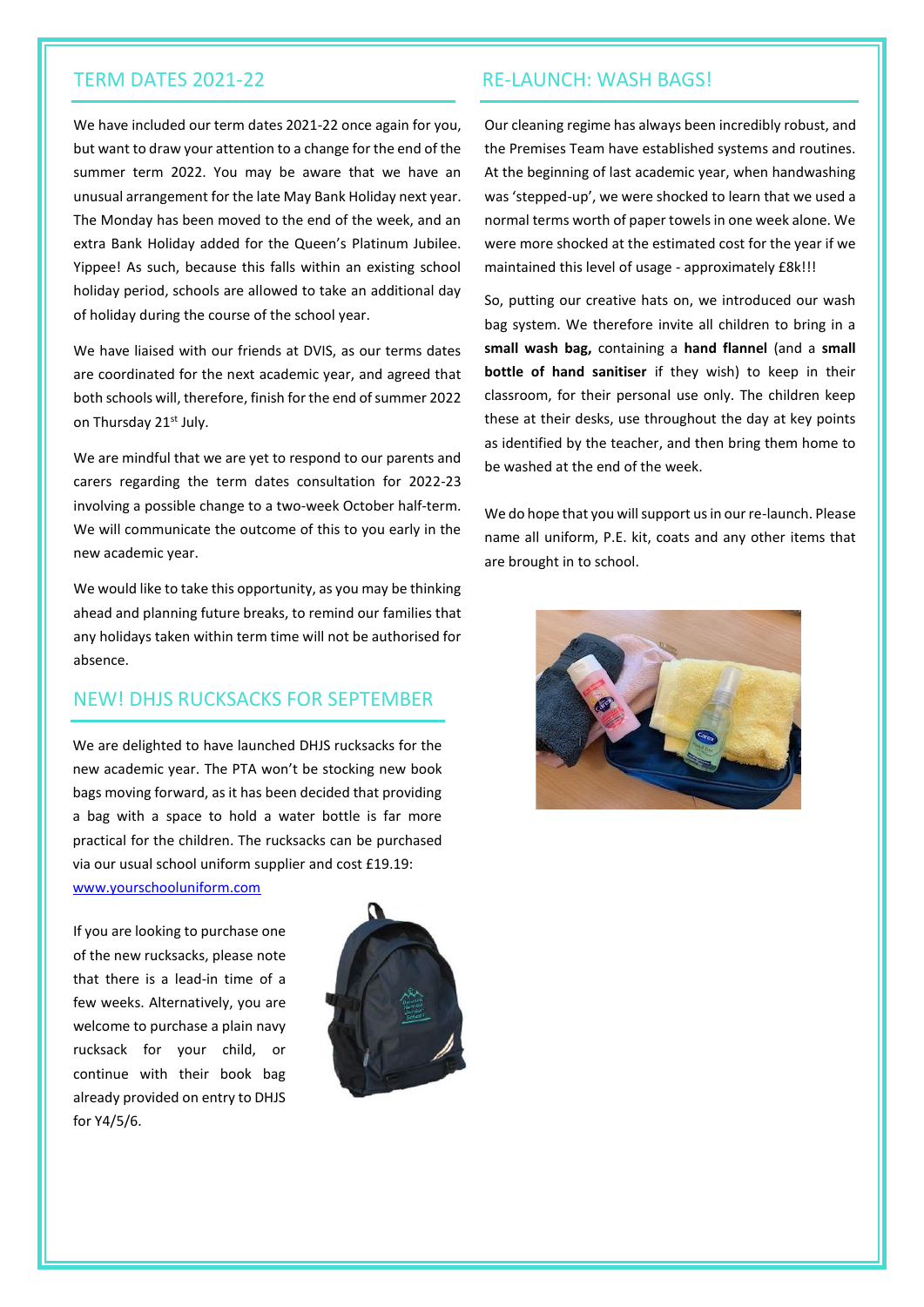| <b>HARRISON<sup>®</sup></b>                                      | FRIDAY           | Enchilada with Salsa & Rice<br>Battered Fish & Chips with<br>Berry & Lemon Cupcake<br>Roasted Mushrooms &<br>Sweet Pepper & Bean<br>Tomato Sauce<br>or Chips<br>Peppers      | Vegetable Sliders in a Bun<br>Strawberry loe Cream with<br>with Rainbow Coleslaw &<br>MSC Golden Crumb Fish<br>Fingers with Rainbow<br>BBQ Beans & Peas<br>Coleslaw & Chips<br>Watermelon<br>Chips | Apple Shortbread with Fruit<br>Battered Fish & Chips with<br>Vegetable Burrito & Chips<br>Baked Beans or Mushy<br><b>Tomato Sauce</b><br>Wedges<br>Peas                                           |                                                                                                                                                                    |
|------------------------------------------------------------------|------------------|------------------------------------------------------------------------------------------------------------------------------------------------------------------------------|----------------------------------------------------------------------------------------------------------------------------------------------------------------------------------------------------|---------------------------------------------------------------------------------------------------------------------------------------------------------------------------------------------------|--------------------------------------------------------------------------------------------------------------------------------------------------------------------|
|                                                                  | THURSDAY         | Roasted Root Vegetable<br>Pasta Bake with Garlic<br>Beef Ragu Pasta Bake<br>Vanilla Ice Cream with<br>Carrots & Courgettes<br>Peaches<br>Bread                               | Pasta Twists with a Tomato<br>& Basil Sauce<br>Chicken Tikka with Rice &<br>Roasted Courgettes &<br>Naan Style Bread<br>Peach Oat Bar<br>Peppers                                                   | Piri Piri Style Chicken &<br>Vegetable Chill & Rice<br>Jelly with Peaches<br>Peas & Carrots<br>Vegetable Rice                                                                                     | Available daily: Hasselback Jacket Potato with Various Fillings • Homemade Bread of the Day • Crafted Salads (Mixed Leaf, Cucumber, Tomato, Sliced Peppers, Sliced |
|                                                                  | <b>WEDNESDAY</b> | Roast Chicken with Sage &<br>Roasted Root Vegetable<br>Onion Stuffing & Roast<br><b>Wellington &amp; Roast</b><br>Lemon Shortbread<br>Peas & Spinach<br>Potatoes<br>Potatoes | Vanilla Sponge with Orange<br><b>BBQ Roast Pork &amp; Roast</b><br>Vegetable Pinwheel &<br>Green Beans & Peas<br>Roast Potatoes<br>Potatoes<br>Sauce                                               | Berry Sponge with Custard<br>Cheese & Leek Slice with<br>Roast Turkey with Roast<br>Green Beans & Spinach<br>Roast Potatoes<br>Potatoes                                                           |                                                                                                                                                                    |
|                                                                  | TUESDAY          | Cauliflower & Green Beans<br>Vegetarian Sausages with<br>& Apple<br>with<br>Pork Sausages<br>Mashed Potato<br>Mashed Potato<br>Fruity Flapjack<br>Wedges                     | Pin Pin Roasted Vegetables<br>Provencal Style Chicken &<br>Cauliflower & Carrots<br>Shortbread with Fruit<br>& Potato Wedges<br><b>Herb Pasta Bake</b><br>Wedges                                   | Homemade Sausage Roll<br>Chickpea Curry with Rice<br>Shortbread Biscuit with<br>with Mashed Potato<br>Butternut Squash &<br>Broccoli & Peppers<br><b>Orange Wedges</b>                            | Ď<br>Ý.                                                                                                                                                            |
| <b>What's on the menu?</b><br><b>Maria Propinsi Participants</b> | <b>MONDA</b>     | Apple & Cinnamon Cake<br>Vegetable Korma with<br>Broccoli & Sweetcom<br>Macaroni Cheese<br>Basmati Rice<br>with Custard                                                      | Carrot Cake with Custard<br>Homemade Pepperoni or<br>Cheese & Tomato Pizza<br>Sweetcorn & Spinach<br>Salmon Jambalaya                                                                              | Beef Bolognaise with Fusilli<br>Cauliflower & Sweetcorn<br>Pasta & Herbed Garlic<br>Pasta & Herbed Gartic<br>Bolognaise with Fusilli<br>Lemon loed Sponge<br>Vegetable & Lentil<br>Bread<br>Bread | Carrots, Sweetcorn, Coleslaw & Lemon Potato Salad)                                                                                                                 |
|                                                                  |                  | 2011/07/28 APN uSZ/PO uLT<br>Ante 30 Public State<br><b>MEEK ONE</b>                                                                                                         | PROJE 8 APN (B)<br>N/D 01 540 277 540 157 000<br><b>WEEK TWO</b>                                                                                                                                   | 990 (#1.9 APN) (22<br>World Sept 4, Oct 1, Nov.<br><b>WEEK THREE</b>                                                                                                                              |                                                                                                                                                                    |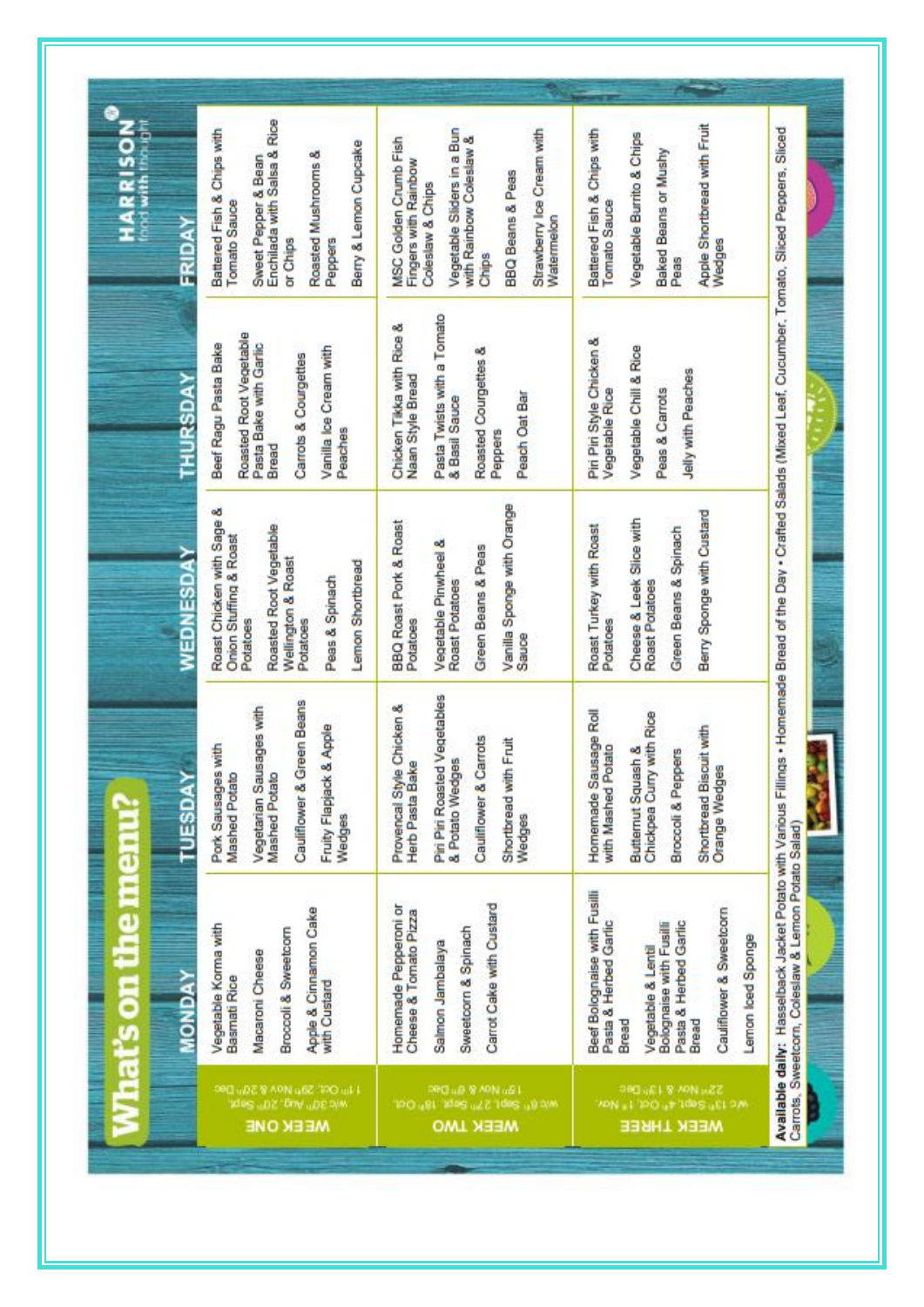# larrison Catering Services ch Hamlet School

## **HARRISON**

## About Your Catering Service

The catering service at Dulwich Hamlet School is provided by Harrison Catering Services, an independent, family-owned company founded in 1994. The Harrison proposition is centred around the on-site preparation and cooking<br>of top quality meals made with fresh ingredients. Over 100 clients across the UK enjoy a Harrison food service, with more than 100,000 meals being served each day by approximately 2,000 staff across more than 270 locations.

# Norking in Partnership with Dulwich Hamlet School

Our catering team works with the school council to tailor menus to the tastes and menus through themed lunches ranging from holidays like Easter and Christmas curriculum and activities to further reinforce the importance of eating a balanced preferences of the pupils. We introduce further interest and excitement to our whenever possible. Whenever possible, we link our menus to the school's to cuisines from around the world, tying these into the school curriculum diet of nutritious food.

# Providing Healthy School Meals

provides nutritious, balanced meals, and we work to educate the pupils on how to Harrison understands that what children eat affects their health and their ability to learn and perform in the classroom. At Dutwich Hamlet School, our catering team fresh, healthy food at a young age that will positively influence them throughout make healthier food choices. Our goal is to instil a love and understanding of

All Harrison staff receive training in how to prepare and serve healthier food through the company's bespoke Eat Well Live Well© training programme.

and fresh fruit daily. Every egg we use is British-sourced and free range and the vegetables by offering a choice of cooked vegetables, salads, healthier snacks In addition, our focus on fresh food means that only minimal amounts of fried favourites like fish and chips. We also aim to maximise access to fruit and foods appear on our menus-generally in the form of much-loved British majority of our meat is British-sourced as well.

# We Welcome Your Feedback

things right and developing the foodservice at your school. Please feel free to Hearing your thoughts on our catering service is an essential part of getting speak to our catering manager if you have any comments.

## Join the Harrison Family

The great food and service that Harrison provides is only possible because of our efforts and skills are recognised, developed and rewarded, so that we can attract talented staff. We aim to create an environment where every team member's and retain the best people.

If you are interested in joining the Harrison family, please visit our website for the latest job opportunities at www.harrisoncatering.co.uk/job-opportunities.html or contact the human resources department at our Thame office on 01844<br>216777.